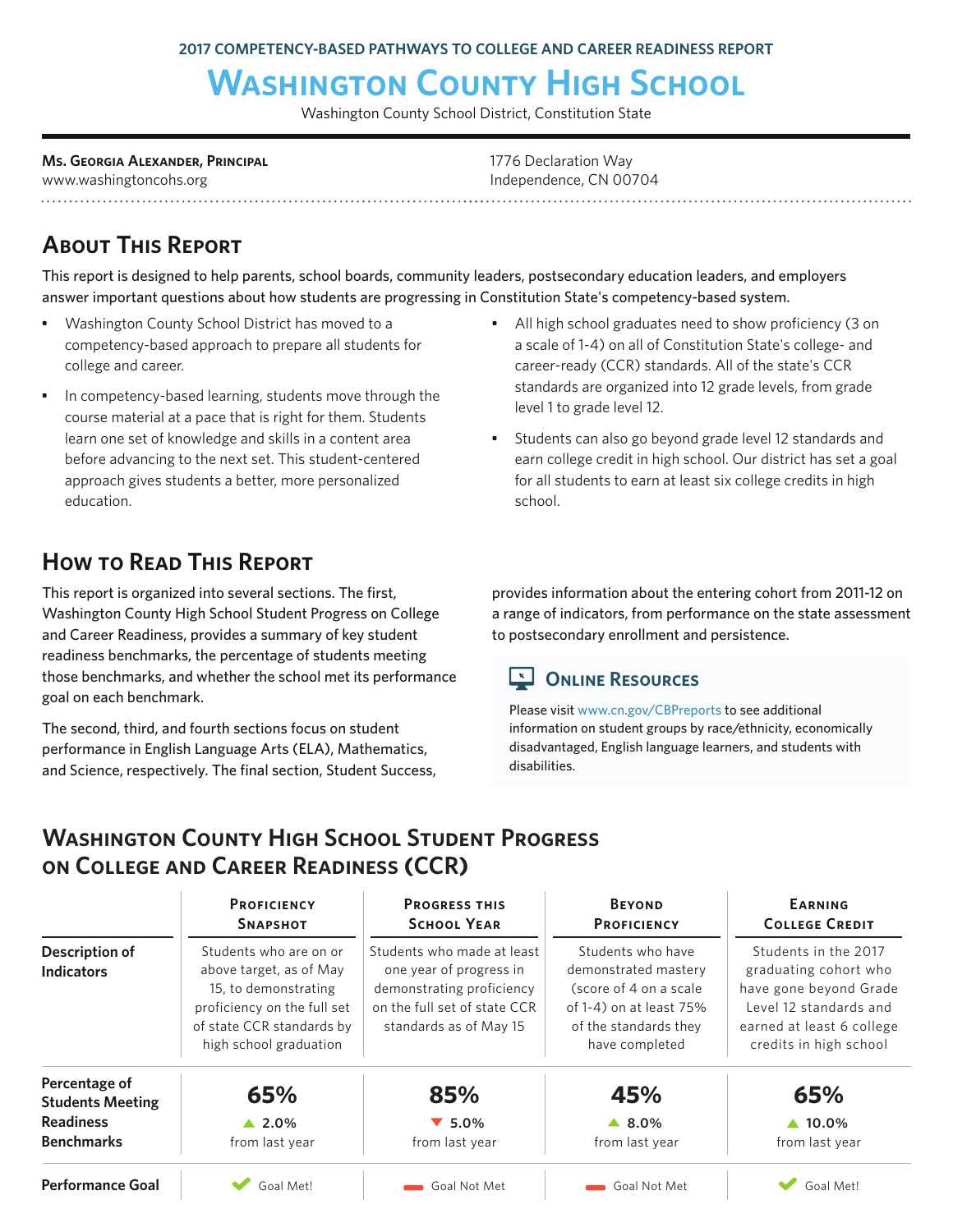# **English Language Arts**

# **ELA Proficiency Snapshot**

| Students in each Cohort that were On, Above,                                            |                                                     | <b>COHORTS ENTERING OTH GRADE</b> |         |         |         |  |
|-----------------------------------------------------------------------------------------|-----------------------------------------------------|-----------------------------------|---------|---------|---------|--|
| or Below Target to Demonstrate Proficiency<br>on the Full Set of State CCR Standards by | <b>GRADE LEVELS</b>                                 | 2013-14                           | 2014-15 | 2015-16 | 2016-17 |  |
| High School Graduation                                                                  |                                                     |                                   |         |         |         |  |
|                                                                                         | Above Grade Level 12                                | 12%                               | 3%      |         |         |  |
| 67% of all Washington County                                                            |                                                     |                                   |         |         |         |  |
| High School students are On                                                             | Grade Level 12                                      | 78%                               | 12%     | 1%      |         |  |
| or Above Target, as of May 15,<br>to demonstrating proficiency                          | Grade Level 11                                      | 5%                                | 62%     | 10%     |         |  |
| on English Language Arts<br>CCR standards by high school                                | Grade Level 10                                      | 1%                                | 16%     | 46%     | 2%      |  |
| graduation.                                                                             | Grade Level 9                                       |                                   | 4%      | 25%     | 40%     |  |
| LEGEND                                                                                  | Grade Level 8                                       |                                   |         | 10%     | 30%     |  |
| 1+ Years Above Target                                                                   | Grade Level 7                                       |                                   |         | 6%      | 13%     |  |
| On Target                                                                               |                                                     |                                   |         |         |         |  |
| 1 Year Below Target                                                                     | Grade Level 6                                       |                                   |         |         | 13%     |  |
| 2+ Years Below Target                                                                   |                                                     |                                   |         |         |         |  |
| Target                                                                                  | Students in cohort that<br>exited out of the system | 4%                                | 3%      | 2%      | 2%      |  |

### Students In Each Cohort Entering 9<sup>th</sup> Grade Who Are On/Above Target To Demonstrate Proficiency, **By Student Group**

The numerator includes students **1 2 1 2** who are on or above target to master standards by high school graduation.



|                                   | 2013-14          | 2014-15        | 2015-16          | 2016-17          |
|-----------------------------------|------------------|----------------|------------------|------------------|
| All                               | $261$ out of 290 | 233 out of 302 | $185$ out of 325 | $116$ out of 276 |
|                                   | $(90\%)$         | (77%)          | (57%)            | $(42\%)$         |
| Asian                             | $24$ out of 28   | $10$ out of 20 | $11$ out of 15   | $16$ out of 31   |
|                                   | (86%)            | $(50\%)$       | (73%)            | (52%)            |
| African-American                  | 68 out of 80     | 78 out of 100  | 53 out of 86     | 35 out of 80     |
|                                   | (85%)            | (78%)          | (62%)            | (44% )           |
| Hispanic                          | $81$ out of 90   | $64$ out of 80 | 65 out of 130    | $27$ out of 87   |
|                                   | $(90\%)$         | $(80\%)$       | $(50\%)$         | (31%)            |
| White                             | 88 out of 92     | 81 out of 102  | 56 out of 94     | 38 out of 78     |
|                                   | $(96\%)$         | (79%)          | $(60\%)$         | (49% )           |
| Econ. Disadvantaged               | $201$ out of 240 | 132 out of 210 | $130$ out of 220 | 130 out of 241   |
|                                   | (84%)            | (63%)          | $(59\%)$         | (54%)            |
| English Language Learners         | $45$ out of 60   | $26$ out of 45 | $24$ out of 50   | 18 out of 37     |
|                                   | (75%)            | (58%)          | (48%)            | (49%)            |
| <b>Students with Disabilities</b> | $15$ out of 28   | 12 out of 31   | $9$ out of 34    | $7$ out of 19    |
|                                   | (54%)            | (39%)          | (26%)            | (37%)            |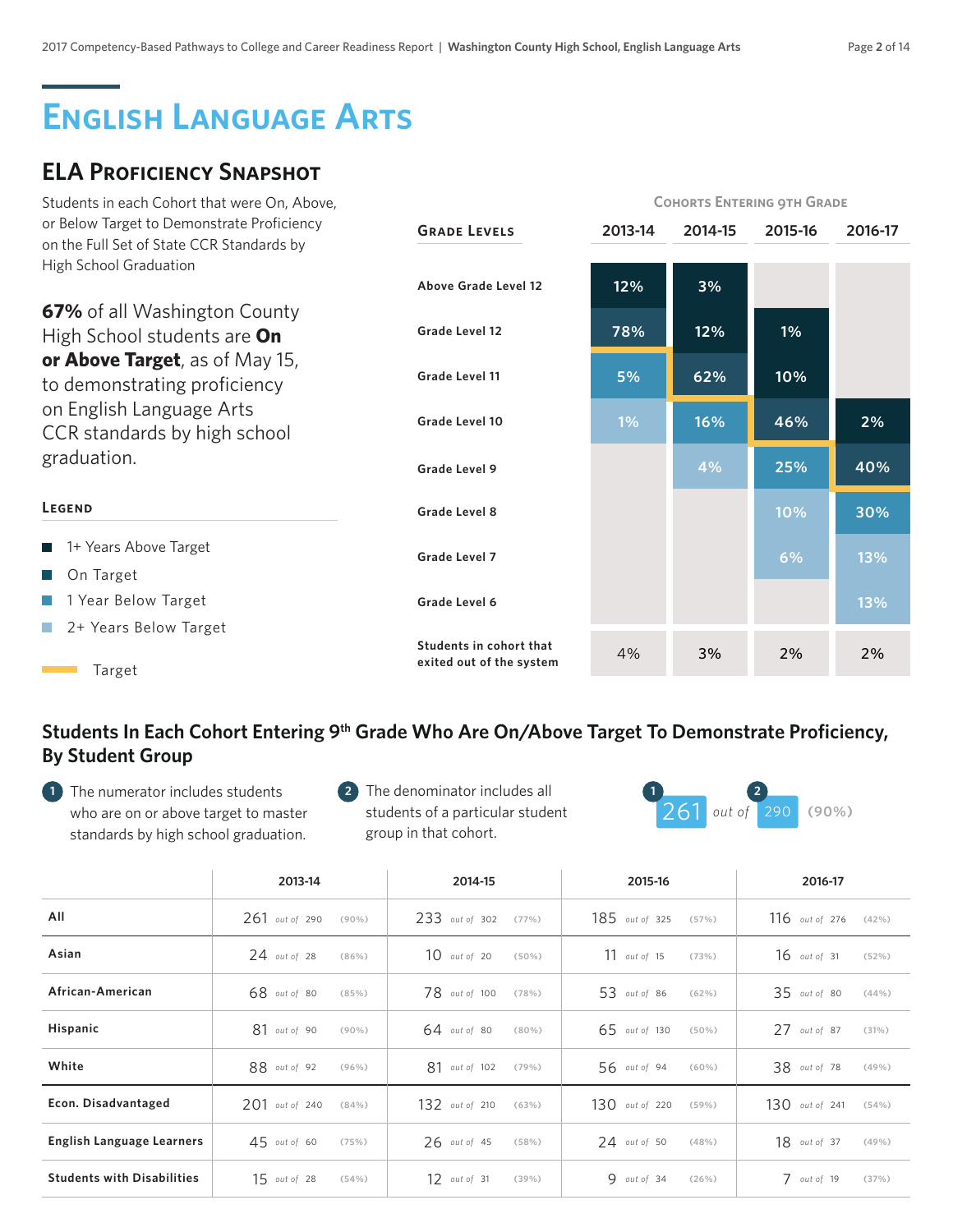# **ELA Progress This School Year**

How much progress did students in each cohort make in demonstrating proficiency on state CCR standards between September 1 and May 15?



#### **Legend**

- O Beginning of the Year
- End of the Year
- O Target for the Beginning of the Year
- Target for the End of the Year

**Note:** 1.0 indicates one grade level of progress in demonstrating proficiency on state CCR standards between September 1 and May 15.

A number higher than 1.0 indicates more than one grade level of progress. A number lower than 1.0 indicates less than one grade level of progress.

#### **ELA Progress This School Year of Students in Cohorts Entering 9th Grade, By Student Group**

|                                   | 2013-14 | 2014-15 | 2015-16 | 2016-17 |
|-----------------------------------|---------|---------|---------|---------|
| All                               | 1.3     | 1.5     | 1.0     | 1.8     |
| Asian                             | 1.2     | 1.3     | 0.7     | 1.3     |
| African-American                  | 1.4     | 1.7     | 1.2     | 2.0     |
| Hispanic                          | 1.3     | 1.5     | 1.4     | 1.8     |
| White                             | 1.0     | 1.2     | 0.8     | 1.6     |
| Econ. Disadvantaged               | 1.7     | 1.7     | 1.1     | 1.6     |
| <b>English Language Learners</b>  | 1.8     | 1.6     | 1.2     | 1.7     |
| <b>Students with Disabilities</b> | 1.7     | 1.3     | 0.8     | 1.1     |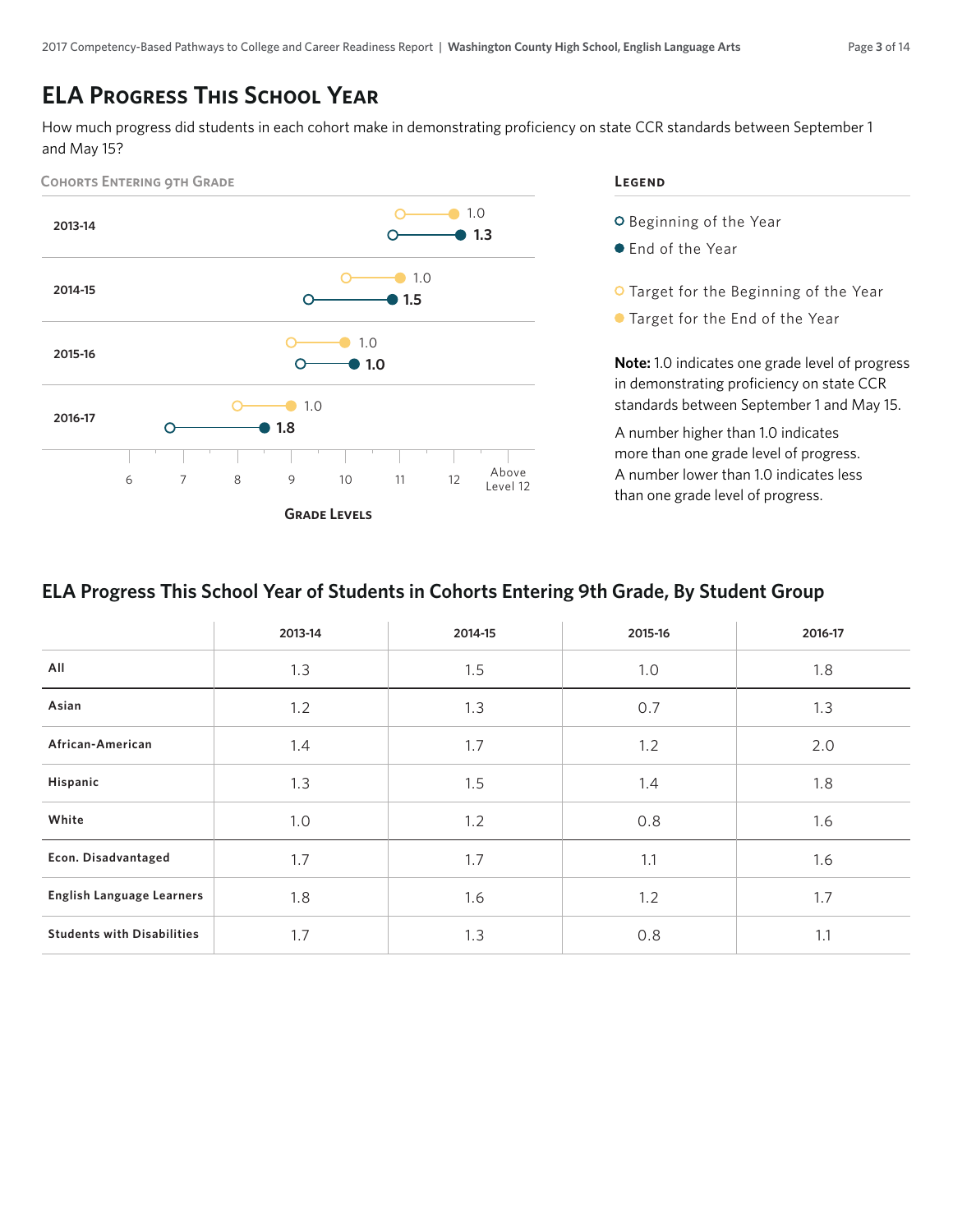# **ELA Beyond Proficiency**

How many students, who have taken each course, are challenging themselves to go beyond proficiency to demonstrate deeper application and utilization of state CCR standards?

#### **Percent of Students Completing Standards with a 4**

| <b>ENGLISH I</b>           | % of<br><b>Students</b>   | $O\%$<br>100%<br>50% | <b>ENGLISH II</b>          | % of<br><b>Students</b> | $0\%$<br>50%<br>100% |
|----------------------------|---------------------------|----------------------|----------------------------|-------------------------|----------------------|
| Reading Literary Text      | 57%                       |                      | Reading Literary Text      | 48%                     |                      |
| Reading Informational Text | 59%                       |                      | Reading Informational Text | 51%                     |                      |
| Writing                    | 65%                       |                      | Writing                    | 56%                     |                      |
| Speaking & Listening       | 62%                       |                      | Speaking & Listening       | 53%                     |                      |
| Language                   | 55%                       |                      | Language                   | 49%                     |                      |
| <b>ENGLISH III</b>         | $%$ of<br><b>Students</b> | $0\%$<br>50%<br>100% | <b>ENGLISH IV</b>          | % of<br><b>Students</b> | $O\%$<br>50%<br>100% |
| Reading Literary Text      | 41%                       |                      | Reading Literary Text      | 51%                     |                      |
| Reading Informational Text | 42%                       |                      | Reading Informational Text | 50%                     |                      |
| Writing                    | 39%                       |                      | Writing                    | 56%                     |                      |
| Speaking & Listening       | 48%                       |                      | Speaking & Listening       | 49%                     |                      |
| Language                   | 38%                       |                      | Language                   | 57%                     |                      |

#### **Students Who Have Taken Each Course, Who Earn A 4 On At Least 75% Of Standards In ELA, By Student Group**

- The numerator includes students **1 2 1 2** who are on or above target to master standards high school graduation.
- **2** The denominator includes all students of a particular student group in that cohort.



|                                   | English I        | English II       | English III     | <b>English IV</b> |
|-----------------------------------|------------------|------------------|-----------------|-------------------|
| All                               | 550 out of 900   | $410$ out of 746 | 202 out of 439  | $138$ out of 261  |
|                                   | (61%)            | (55%)            | $(46\%)$        | (53%)             |
| Asian                             | $43$ out of 90   | $34$ out of 73   | $27$ out of 45  | $10$ out of 21    |
|                                   | (48%)            | (46%)            | $(60\%)$        | (49%)             |
| African-American                  | 97 out of 203    | $105$ out of 175 | 56 out of 109   | $27$ out of 59    |
|                                   | (48%)            | $(60\%)$         | (51%)           | (46%)             |
| Hispanic                          | 172 out of 320   | 128 out of 251   | $60$ out of 143 | $46$ out of 76    |
|                                   | (54%)            | (51%)            | $(42\%)$        | (61%)             |
| White                             | $189$ out of 340 | 83 out of 193    | 56 out of 121   | $43$ out of 68    |
|                                   | $(56\%)$         | (43%)            | (46%)           | (63%)             |
| Econ. Disadvantaged               | 243 out of 560   | 136 out of 289   | 99 out of 194   | 54 out of 121     |
|                                   | (43%)            | (47%)            | (51%)           | (45%)             |
| <b>English Language Learners</b>  | 76 out of 135    | 49 out of 76     | $24$ out of 56  | $11$ out of 26    |
|                                   | $(56\%)$         | (64%)            | (43%)           | (42%)             |
| <b>Students with Disabilities</b> | $16$ out of 98   | $20$ out of 54   | $10$ out of 35  | $7$ out of 18     |
|                                   | $(16\%)$         | (37%)            | (28%)           | (37%)             |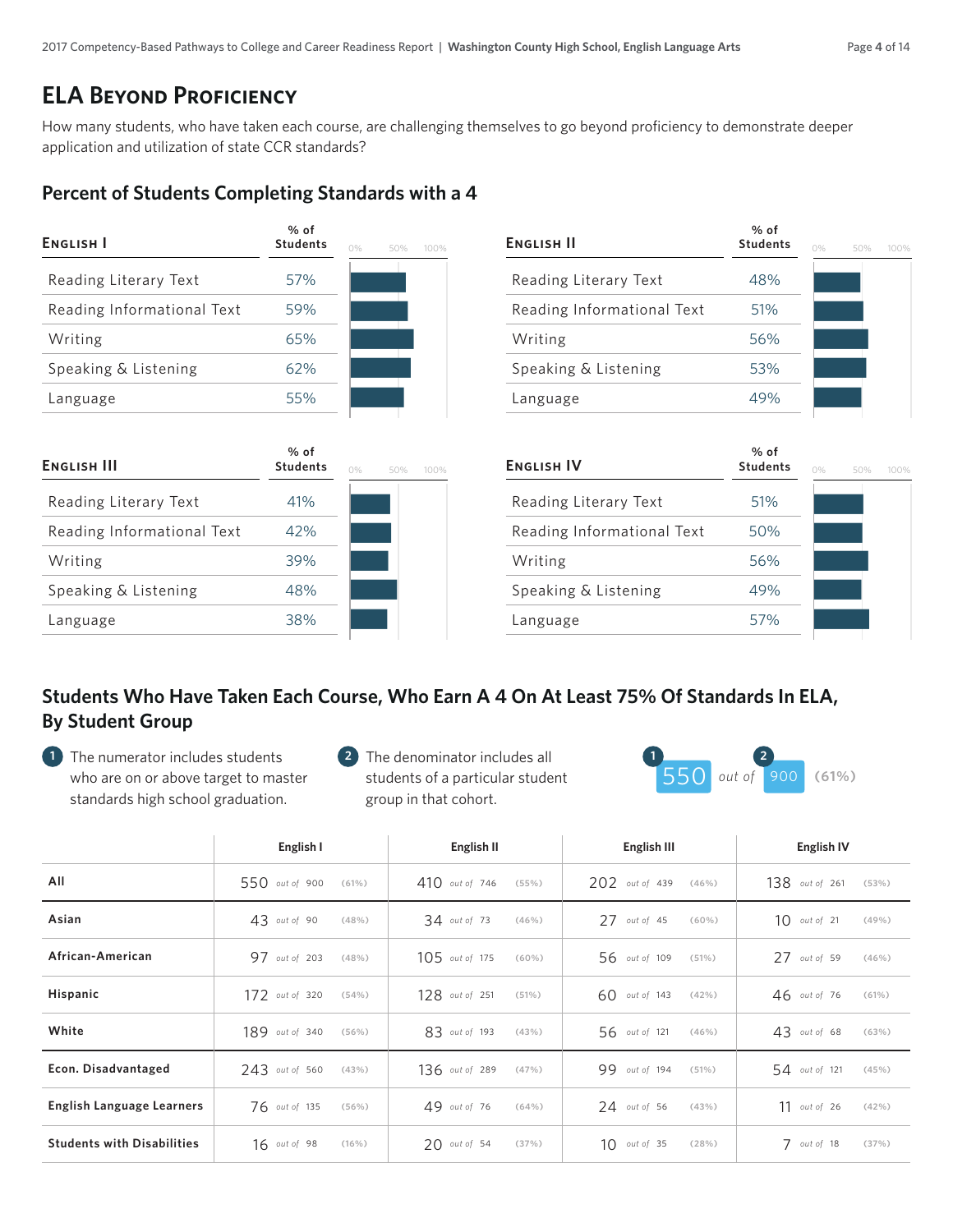# **Mathematics**

# **Mathematics Proficiency Snapshot**

| Students in each Cohort that were On, Above,                                            |                                                     | <b>COHORTS ENTERING 9TH GRADE</b> |         |         |         |
|-----------------------------------------------------------------------------------------|-----------------------------------------------------|-----------------------------------|---------|---------|---------|
| or Below Target to Demonstrate Proficiency<br>on the Full Set of State CCR Standards by | <b>GRADE LEVELS</b>                                 | 2013-14                           | 2014-15 | 2015-16 | 2016-17 |
| High School Graduation                                                                  | Above Grade Level 12                                | 14%                               | 5%      |         |         |
| 67% of all Washington County<br>High School students are On or                          | Grade Level 12                                      | 71%                               | 10%     | 3%      |         |
| <b>Above Target</b> , as of May 15, to<br>demonstrating proficiency on                  | Grade Level 11                                      | 6%                                | 63%     | 12%     |         |
| Mathematics CCR standards by<br>high school graduation.                                 | Grade Level 10                                      | 4%                                | 14%     | 42%     | 2%      |
|                                                                                         | Grade Level 9                                       |                                   | 4%      | 23%     | 47%     |
| LEGEND                                                                                  | Grade Level 8                                       |                                   |         | 12%     | 32%     |
| 1+ Years Above Target                                                                   | Grade Level 7                                       |                                   |         | 6%      | 11%     |
| On Target                                                                               |                                                     |                                   |         |         |         |
| 1 Year Below Target                                                                     | Grade Level 6                                       |                                   |         |         | 17%     |
| 2+ Years Below Target<br>Target                                                         | Students in cohort that<br>exited out of the system | 5%                                | 4%      | 2%      | 1%      |

### Students In Each Cohort Entering 9<sup>th</sup> Grade Who Are On/Above Target To Demonstrate Proficiency, **By Student Group**

The numerator includes students **1 2 1 2** who are on or above target to master standards by high school graduation.



|                                   | 2013-14          | 2014-15        | 2015-16          | 2016-17          |
|-----------------------------------|------------------|----------------|------------------|------------------|
| All                               | $247$ out of 290 | 236 out of 302 | 185 out of 325   | $135$ out of 276 |
|                                   | (85%)            | (78%)          | (57%)            | (49%)            |
| Asian                             | $25$ out of 28   | $17$ out of 20 | $9$ out of 15    | $17$ out of 31   |
|                                   | $(90\%)$         | (83%)          | (62%)            | (54%)            |
| African-American                  | 66 out of 80     | 75 out of 100  | $46$ out of 86   | $37$ out of 80   |
|                                   | $(82\%)$         | (75%)          | (54%)            | $(46\%)$         |
| Hispanic                          | $75$ out of 90   | $61$ out of 80 | 72 out of 130    | $41$ out of 87   |
|                                   | (83%)            | (76%)          | (55%)            | (47%)            |
| White                             | 81 out of 92     | 83 out of 102  | 58 out of 94     | $41$ out of 78   |
|                                   | (88% )           | (82%)          | (62%)            | (52%)            |
| Econ. Disadvantaged               | 209 out of 240   | 168 out of 210 | $130$ out of 220 | 123 out of 241   |
|                                   | (87%)            | $(80\%)$       | $(59\%)$         | (51%)            |
| English Language Learners         | $47$ out of 60   | $32$ out of 45 | $26$ out of 50   | $16$ out of 37   |
|                                   | (79%)            | (71%)          | (51%)            | (43%)            |
| <b>Students with Disabilities</b> | $17$ out of 28   | 17 out of 31   | $12$ out of 34   | 5 out of 19      |
|                                   | (62%)            | (55%)          | (34%)            | (26%)            |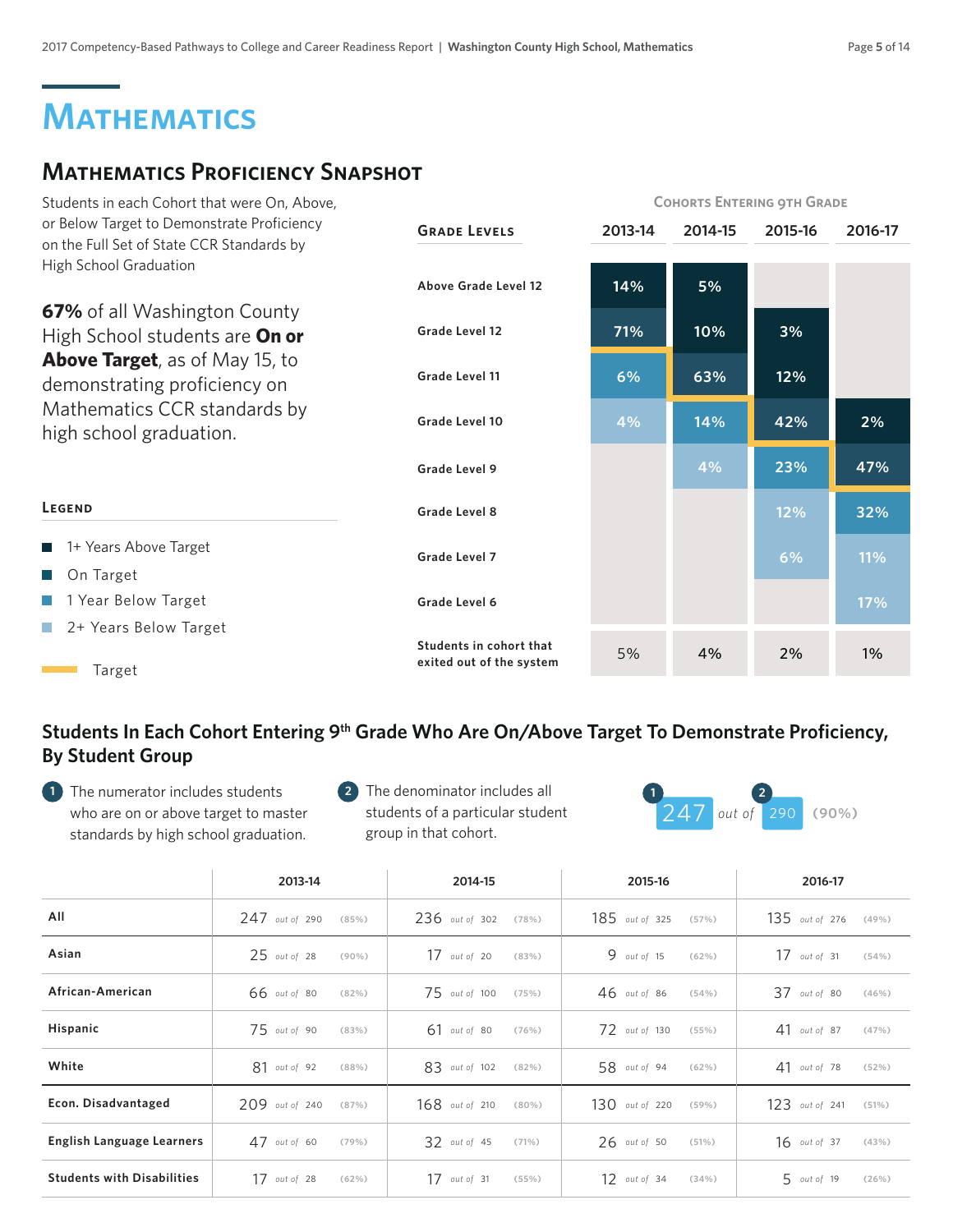### **Mathematics Progress This School Year**

How much progress did students in each cohort make in demonstrating proficiency on state CCR standards between September 1 and May 15?



O Beginning of the Year

- End of the Year
- O Target for the Beginning of the Year
- Target for the End of the Year

**Note:** 1.0 indicates one grade level of progress in demonstrating proficiency on state CCR standards between September 1 and May 15.

A number higher than 1.0 indicates more than one grade level of progress. A number lower than 1.0 indicates less than one grade level of progress.

#### **Mathematics Progress This School Year of Students in Cohorts Entering 9th Grade, By Student Group**

|                                   | 2013-14 | 2014-15 | 2015-16 | 2016-17 |
|-----------------------------------|---------|---------|---------|---------|
| All                               | 1.4     | 1.6     | 1.1     | 1.9     |
| Asian                             | 1.3     | 1.4     | 0.8     | 1.4     |
| African-American                  | 1.5     | 1.8     | 1.3     | 2.1     |
| Hispanic                          | 1.4     | 1.6     | 1.5     | 1.9     |
| White                             | 1.1     | 1.3     | 0.9     | 1.7     |
| Econ. Disadvantaged               | 1.8     | 1.8     | 1.2     | 1.7     |
| <b>English Language Learners</b>  | 1.9     | 1.7     | 1.3     | 1.8     |
| <b>Students with Disabilities</b> | 1.8     | 1.4     | 0.9     | 1.2     |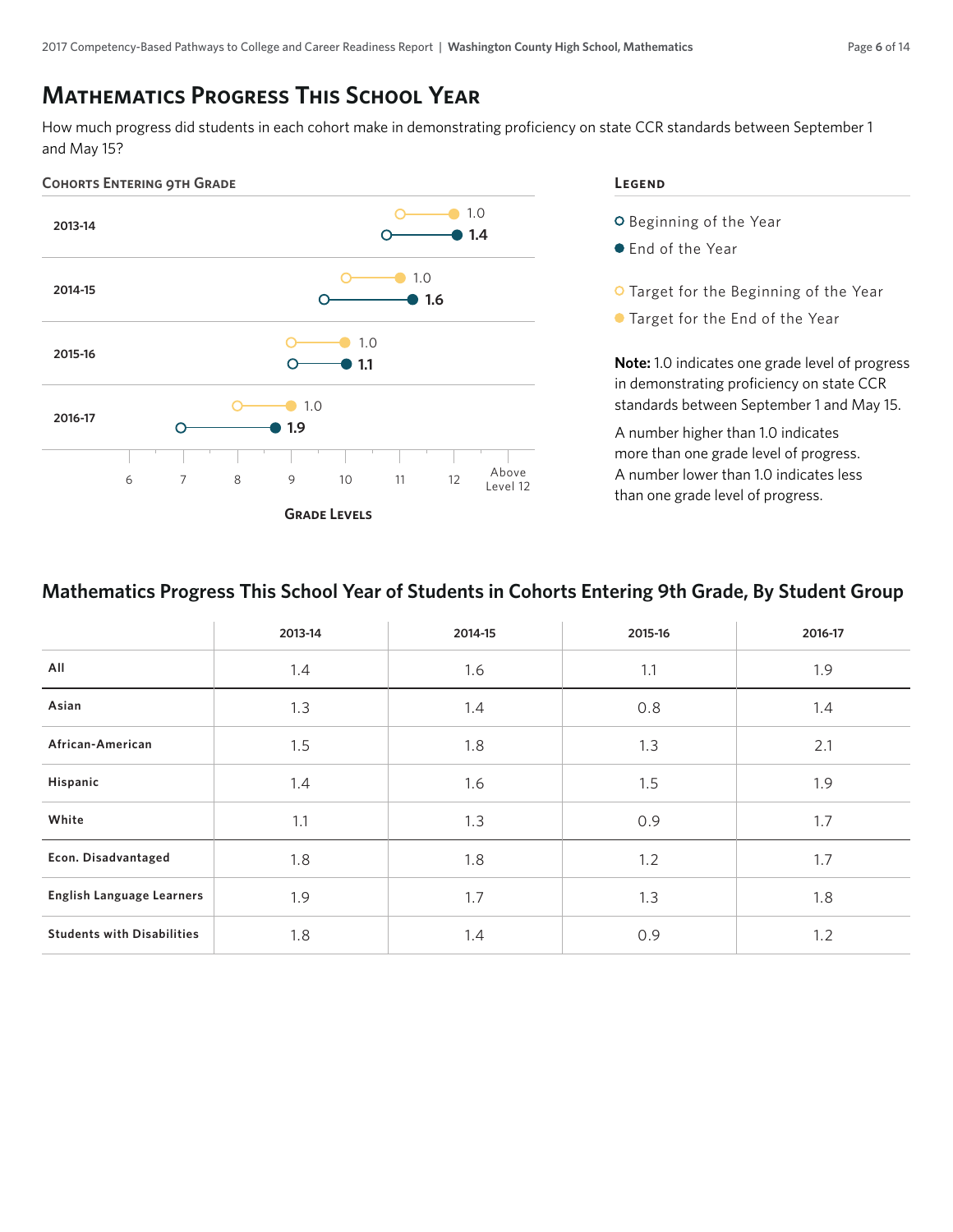#### **Mathematics Beyond Proficiency**

How many students, who have taken each course, are challenging themselves to go beyond proficiency to demonstrate deeper application and utilization of state CCR standards?

#### **Percent of Students Completing Standards with a 4**

| % of Students | 0% | 50% | 100% |
|---------------|----|-----|------|
| 61%           |    |     |      |
| 59%           |    |     |      |
| 55%           |    |     |      |
| 43%           |    |     |      |
| 55%           |    |     |      |
| 68%           |    |     |      |
| 62%           |    |     |      |
| 38%           |    |     |      |
| 59%           |    |     |      |
| % of Students |    |     |      |
| 46%           |    |     |      |
| 43%           |    |     |      |
| 41%           |    |     |      |
| 53%           |    |     |      |
| 58%           |    |     |      |
| 54%           |    |     |      |
| 45%           |    |     |      |
| 52%           |    |     |      |
|               |    |     |      |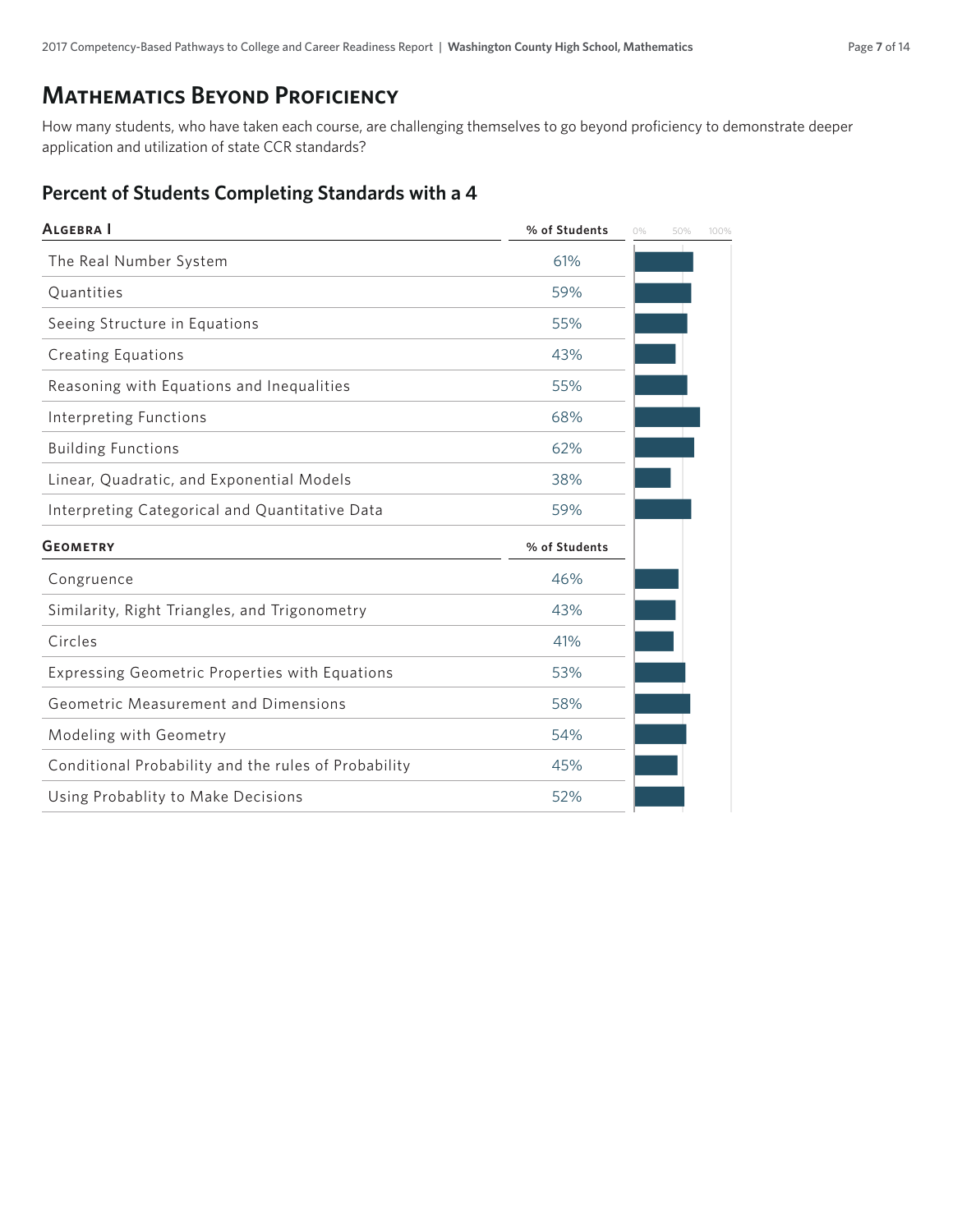#### **(Mathematics, Beyond Proficiency, continued)**

| ALGEBRA II                                            | % of Students | 0% | 50% | 100% |
|-------------------------------------------------------|---------------|----|-----|------|
| The Real Number System                                | 55%           |    |     |      |
| The Complex Number System                             | 34%           |    |     |      |
| Quantities                                            | 48%           |    |     |      |
| Seeing Structure in Expressions                       | 45%           |    |     |      |
| Arithmetic with Polynomials and Rational Expressions  | 41%           |    |     |      |
| <b>Creating Equations</b>                             | 48%           |    |     |      |
| Reasoning with Equations and Inequalities             | 52%           |    |     |      |
| <b>Expressing Geometric Properties from Equations</b> | 65%           |    |     |      |
| Interpreting Functions                                | 49%           |    |     |      |
| <b>Building Functions</b>                             | 45%           |    |     |      |
| Linear, Quadratic, and Exponential Models             | 51%           |    |     |      |
| Trigonometric Functions                               | 50%           |    |     |      |
| Interpreting Categorical and Quantitative Data        | 61%           |    |     |      |
| Making Inferences and Justifying Conclusions          | 58%           |    |     |      |
|                                                       |               |    |     |      |

#### **Students Who Have Taken Each Course, Who Earn A 4 On At Least 75% Of Standards In Mathematics, By Student Group**

- The numerator includes students **1 2 1 2** who are on or above target to master standards high school graduation.
- **2** The denominator includes all students of a particular student group in that cohort.



|                                   | Algebra I        |          | Geometry         |          |   | Algebra II       |          |
|-----------------------------------|------------------|----------|------------------|----------|---|------------------|----------|
| All                               | 550 out of 900   | (61%)    | $410$ out of 746 | (55%)    |   | $202$ out of 439 | (46%)    |
| Asian                             | $60$ out of 90   | (66%)    | $44$ out of 73   | $(60\%)$ |   | $23$ out of 45   | (51%)    |
| African-American                  | 118 out of 203   | (58%)    | 91 out of 175    | (52%)    |   | 47 out of 109    | (43%)    |
| Hispanic                          | 189 out of 320   | $(59\%)$ | 133 out of 251   | (53%)    |   | $63$ out of 143  | (44% )   |
| White                             | $208$ out of 340 | (61%)    | $106$ out of 193 | (55%)    |   | 56 out of 121    | $(46\%)$ |
| Econ. Disadvantaged               | $353$ out of 560 | (63%)    | 165 out of 289   | (57%)    |   | 93 out of 194    | (48%)    |
| English Language Learners         | 74 out of 135    | (55%)    | 37 out of 76     | (49%)    |   | 22 out of 56     | $(40\%)$ |
| <b>Students with Disabilities</b> | 37 out of 98     | (38%)    | $17$ out of 54   | (32%)    | 8 | out of 35        | (23%)    |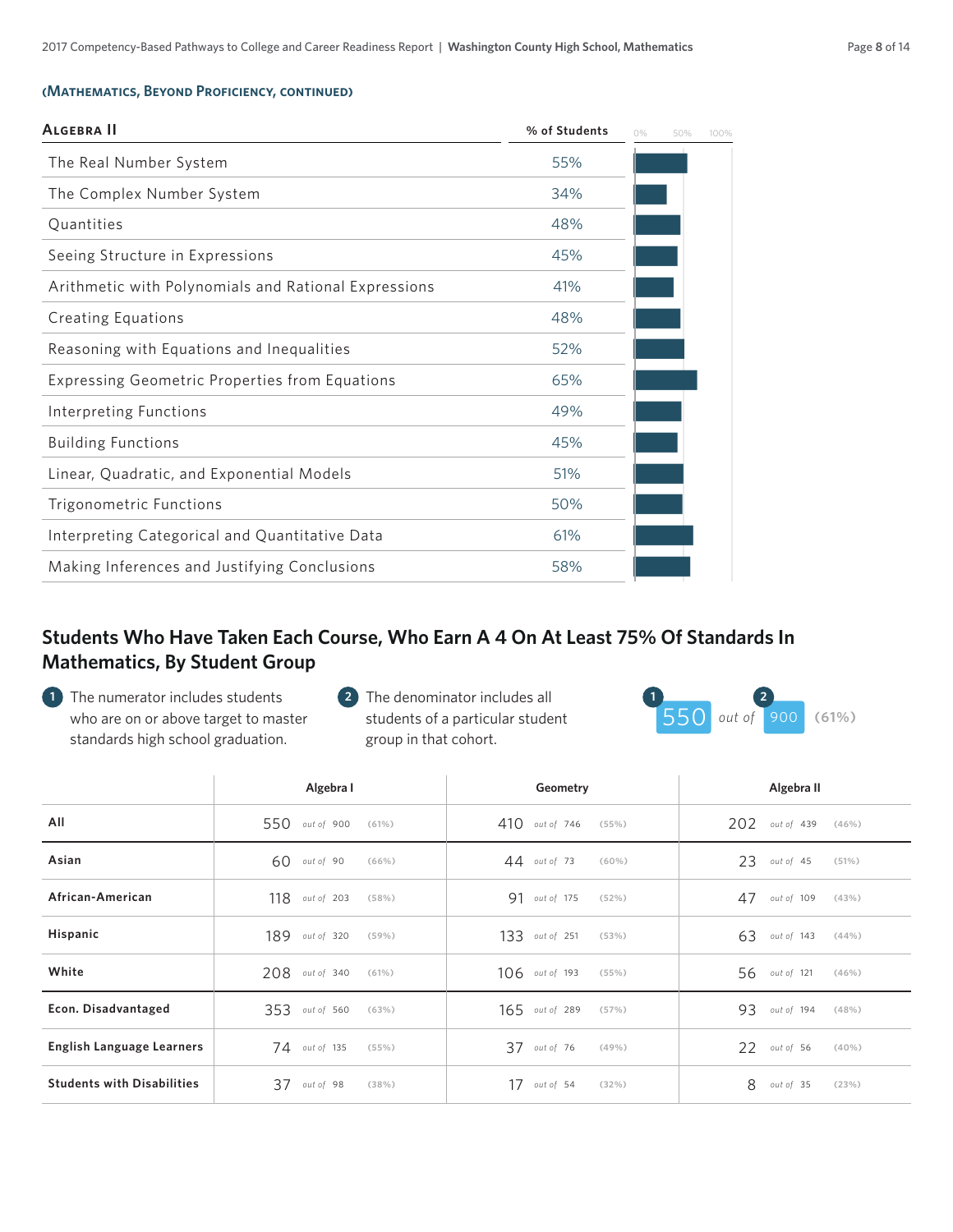# **Science**

## **Science Proficiency Snapshot**

| Students in each Cohort that were On, Above,                                            |                                                     | <b>COHORTS ENTERING 9TH GRADE</b> |         |            |         |
|-----------------------------------------------------------------------------------------|-----------------------------------------------------|-----------------------------------|---------|------------|---------|
| or Below Target to Demonstrate Proficiency<br>on the Full Set of State CCR Standards by | <b>GRADE LEVELS</b>                                 | 2013-14                           | 2014-15 | 2015-16    | 2016-17 |
| High School Graduation                                                                  | Above Grade Level 12                                | 15%                               | 6%      |            |         |
| <b>67%</b> of all Washington County<br>High School students are On or                   | Grade Level 12                                      | 70%                               | 11%     | 1%         |         |
| <b>Above Target</b> , as of May 15, to<br>demonstrating proficiency on                  | Grade Level 11                                      | 5%                                | 61%     | 16%        |         |
| Science CCR standards by<br>high school graduation.                                     | Grade Level 10                                      | 3%                                | 13%     | 40%        | 3%      |
|                                                                                         | Grade Level 9                                       |                                   | 3%      | 24%        | 43%     |
| LEGEND                                                                                  | Grade Level 8                                       |                                   |         | <b>11%</b> | 30%     |
| 1+ Years Above Target                                                                   | Grade Level 7                                       |                                   |         | 6%         | 15%     |
| On Target                                                                               |                                                     |                                   |         |            |         |
| 1 Year Below Target                                                                     | Grade Level 6                                       |                                   |         |            | 8%      |
| 2+ Years Below Target<br>Target                                                         | Students in cohort that<br>exited out of the system | 7%                                | 6%      | 2%         | 1%      |

### Students In Each Cohort Entering 9<sup>th</sup> Grade Who Are On/Above Target To Demonstrate Proficiency, **By Student Group**

The numerator includes students **1 2 1 2** who are on or above target to master standards by high school graduation.



|                                   | 2013-14          | 2014-15                | 2015-16        | 2016-17          |
|-----------------------------------|------------------|------------------------|----------------|------------------|
| All                               | $247$ out of 290 | 236 out of 302         | 185 out of 325 | $127$ out of 276 |
|                                   | (85%)            | (81%)                  | (57%)          | (46%)            |
| Asian                             | $25$ out of 28   | $17$ out of 20         | $9$ out of 15  | $16$ out of 31   |
|                                   | $(91\%)$         | (87%)                  | (63%)          | (52%)            |
| African-American                  | $65$ out of 80   | 74 out of 100          | $46$ out of 86 | $34$ out of 80   |
|                                   | $(81\%)$         | $(77\%)$               | (53%)          | (42%)            |
| Hispanic                          | 76 out of 90     | $62$ out of 80         | 73 out of 130  | 39 out of 87     |
|                                   | (84% )           | $(80\%)$               | (56%)          | (45%)            |
| White                             | $80$ out of 92   | 83 out of 102          | 57 out of 94   | 38 out of 78     |
|                                   | (88% )           | (85%)                  | (61%)          | (49%)            |
| Econ. Disadvantaged               | 211 out of 240   | 17 $\Omega$ out of 210 | 132 out of 220 | 118 out of 241   |
|                                   | (88%)            | (84%)                  | $(60\%)$       | (49% )           |
| English Language Learners         | $47$ out of 60   | 32 out of 45           | $25$ out of 50 | $14$ out of 37   |
|                                   | (78%)            | (74%)                  | $(50\%)$       | (39% )           |
| <b>Students with Disabilities</b> | $17$ out of 28   | $16$ out of 31         | $11$ out of 34 | $4$ out of 19    |
|                                   | (59%)            | (55%)                  | (31%)          | (20%)            |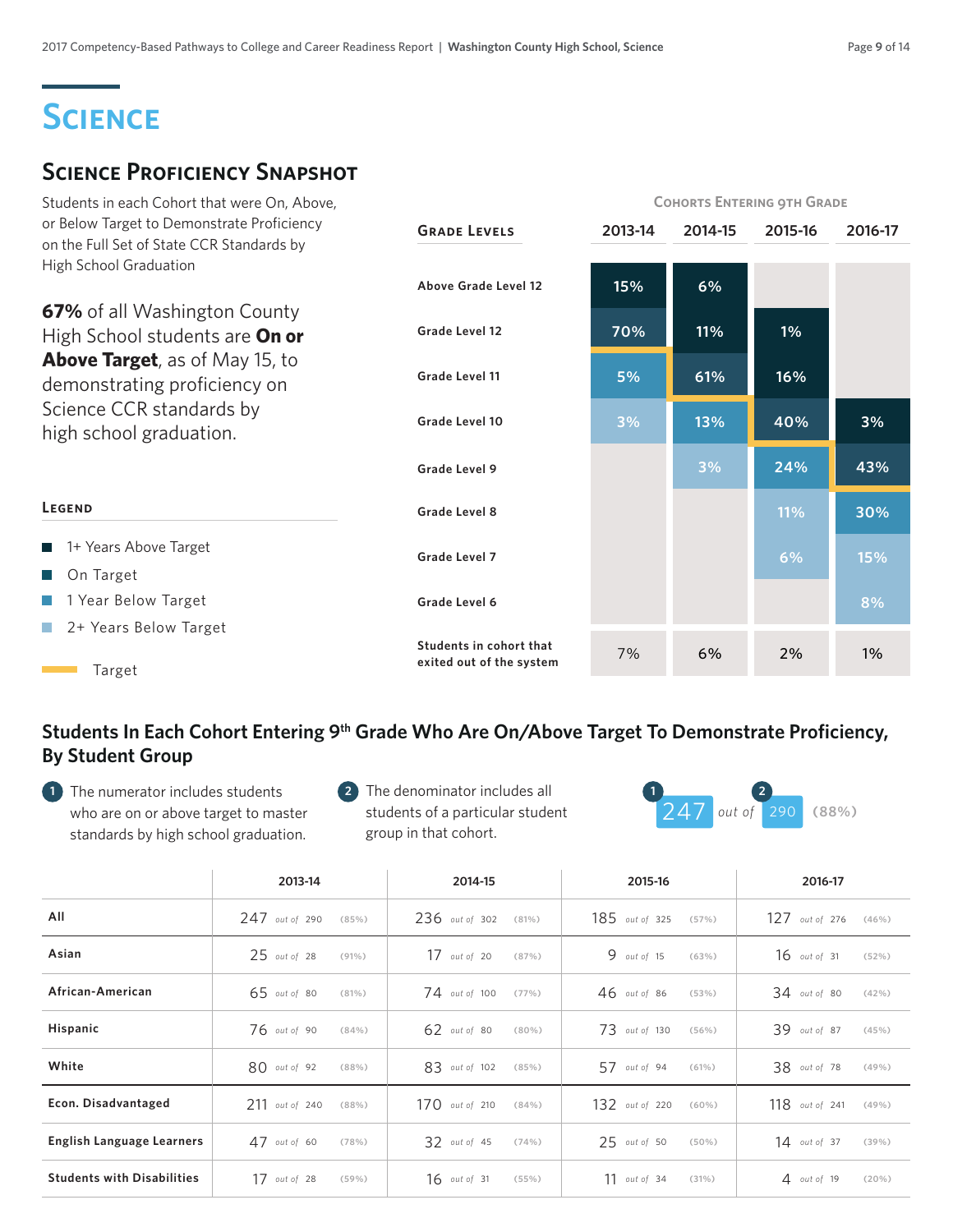### **Science Progress This School Year**

How much progress did students in each cohort make in demonstrating proficiency on state CCR standards between September 1 and May 15?



- O Beginning of the Year
- End of the Year
- O Target for the Beginning of the Year
- Target for the End of the Year

**Note:** 1.0 indicates one grade level of progress in demonstrating proficiency on state CCR standards between September 1 and May 15.

A number higher than 1.0 indicates more than one grade level of progress. A number lower than 1.0 indicates less than one grade level of progress.

#### **Science Progress This School Year of Students in Cohorts Entering 9th Grade, By Student Group**

|                                   | 2013-14 | 2014-15 | 2015-16 | 2016-17 |
|-----------------------------------|---------|---------|---------|---------|
| All                               | 1.5     | 1.7     | 1.2     | 2.0     |
| Asian                             | 1.4     | 1.5     | 0.9     | 1.5     |
| African-American                  | 1.6     | 1.9     | 1.4     | 2.2     |
| Hispanic                          | 1.5     | 1.7     | 1.6     | 2.0     |
| White                             | 1.2     | 1.4     | 1.0     | 1.8     |
| Econ. Disadvantaged               | 1.9     | 1.9     | 1.3     | 1.8     |
| <b>English Language Learners</b>  | 2.0     | 1.8     | 1.4     | 1.9     |
| <b>Students with Disabilities</b> | 1.9     | 1.5     | 1.0     | 1.3     |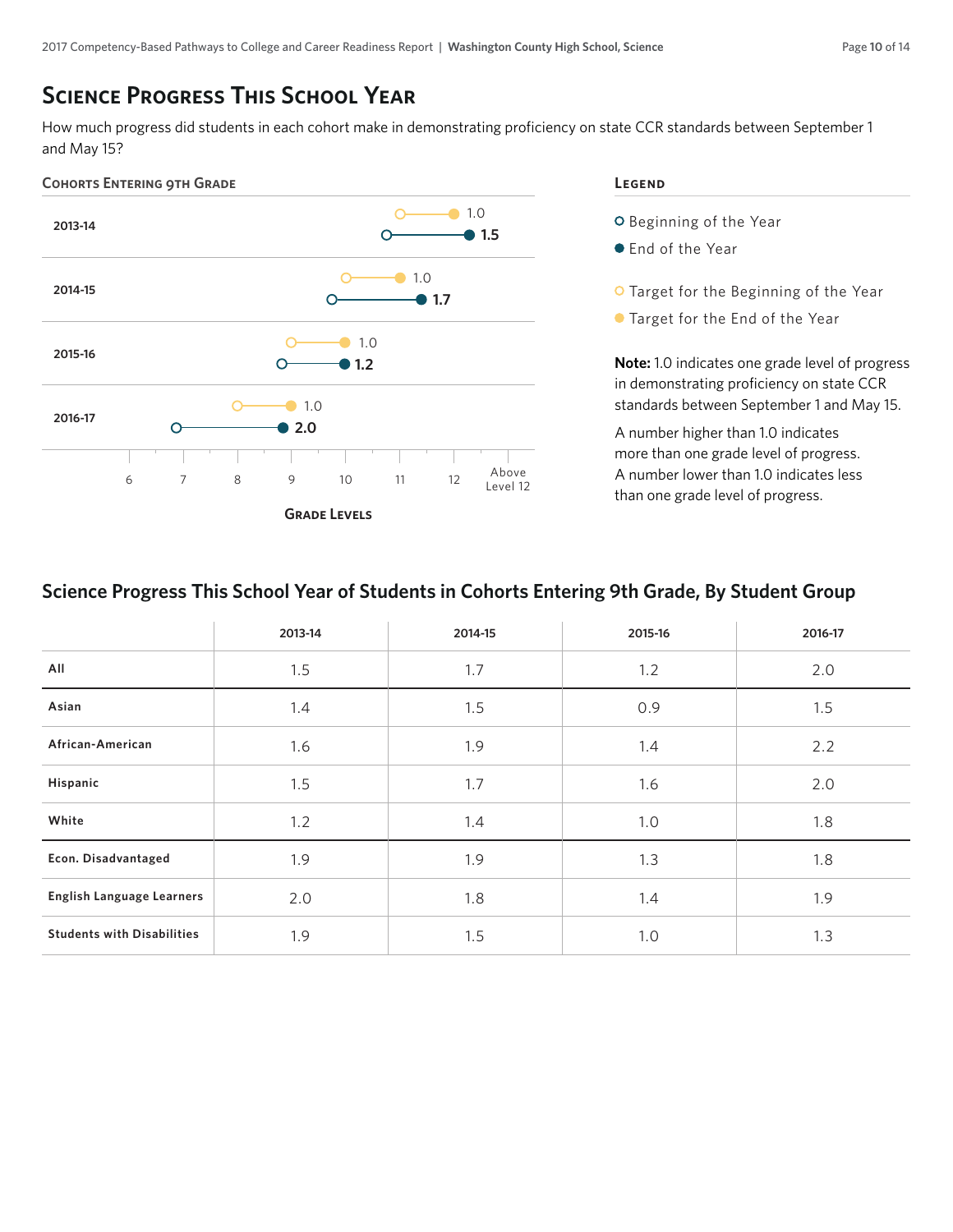### **SCIENCE BEYOND PROFICIENCY**

How many students, who have taken each course, are challenging themselves to go beyond proficiency to demonstrate deeper application and utilization of state CCR standards?

#### **Percent of Students Completing Standards with a 4**

| <b>LIFE SCIENCE</b>                           | % of Students | 0% | 50% | 100% |
|-----------------------------------------------|---------------|----|-----|------|
| Stucture and Function                         | 61%           |    |     |      |
| Matter and Energy in Organisms and Ecosystems | 59%           |    |     |      |
| Interdependent Relationships in Ecosystems    | 55%           |    |     |      |
| Inheritance and Variation of Traits           | 43%           |    |     |      |
| Natural Selection and Evolution               | 55%           |    |     |      |
| <b>EARTH AND SPACE SCIENCE</b>                | % of Students |    |     |      |
| Structure & Properties of Matter              | 55%           |    |     |      |
| <b>Chemical Reactions</b>                     | 69%           |    |     |      |
| Forces & Interactions                         | 32%           |    |     |      |
| Energy                                        | 45%           |    |     |      |
| Waves and Electromagnetic Radiation           | 41%           |    |     |      |
| <b>Engineering Design</b>                     | 50%           |    |     |      |
| <b>PHYSICAL SCIENCE</b>                       | % of Students |    |     |      |
| Space Systems                                 | 46%           |    |     |      |
| History of Earth                              | 39%           |    |     |      |
| Earth's Systems                               | 21%           |    |     |      |
| Weather & Climate                             | 33%           |    |     |      |
| Human Sustainability                          | 58%           |    |     |      |
|                                               |               |    |     |      |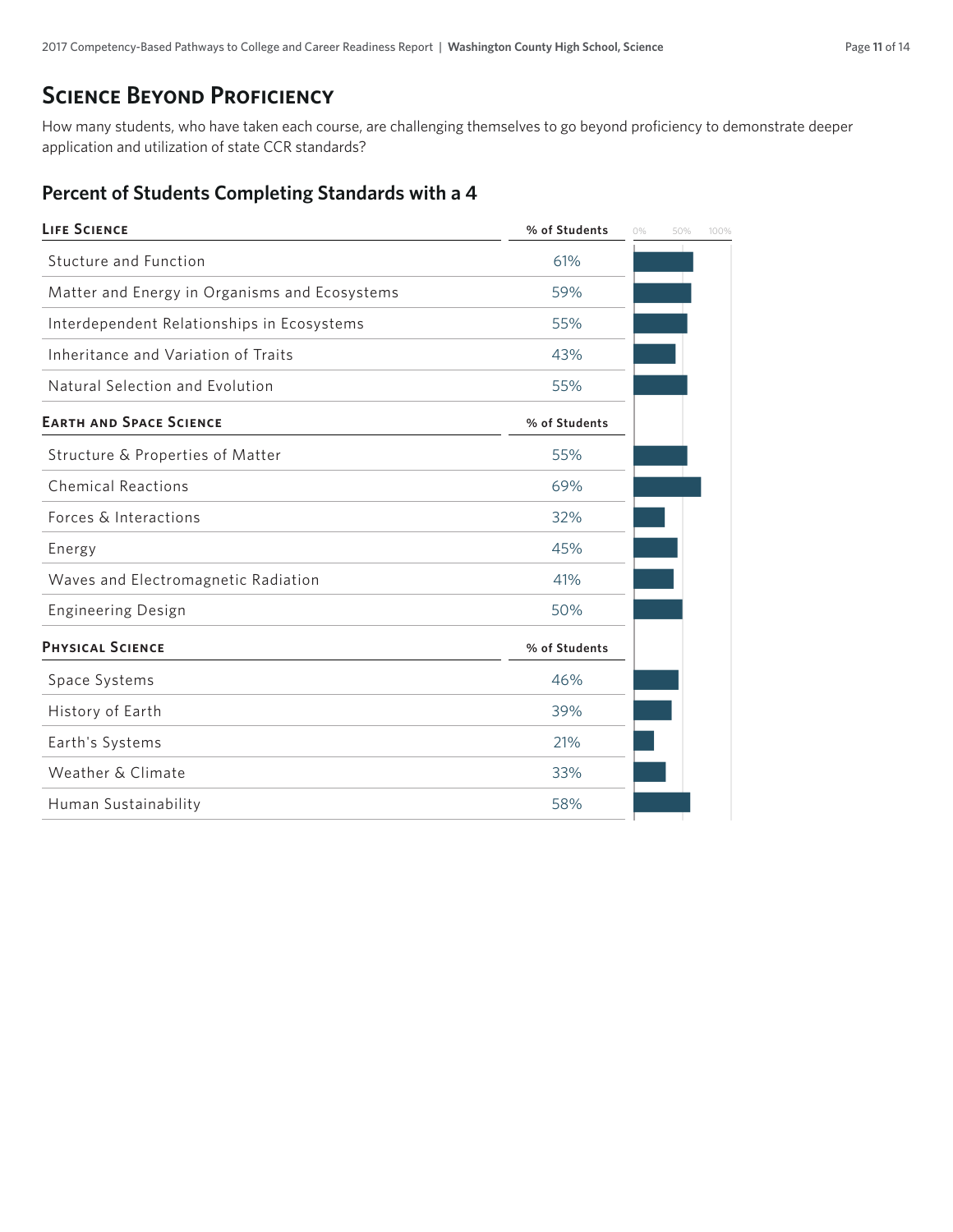#### **(Science, Beyond Proficiency, continued)**

#### **Students Who Have Taken Each Course, Who Earn A 4 On At Least 75% Of Standards In Science, By Student Group**

The numerator includes students **1 2 1 2** who are on or above target to master standards high school graduation.



|                                   | <b>Life Science</b>     | <b>Earth and Space Science</b> | <b>Physical Science</b> |
|-----------------------------------|-------------------------|--------------------------------|-------------------------|
| All                               | 550 out of 900          | $410$ out of 746               | 202 out of 439          |
|                                   | (61%)                   | (55%)                          | (46%)                   |
| Asian                             | $60$ out of 90          | $45$ out of 73                 | $23$ out of 45          |
|                                   | (67%)                   | (61%)                          | (52%)                   |
| African-American                  | $116$ out of 203        | 89 out of 175                  | 46 out of 109           |
|                                   | (57%)                   | (51%)                          | (42%)                   |
| Hispanic                          | 192 out of 320          | $136$ out of 251               | $64$ out of 143         |
|                                   | $(60\%)$                | (54%)                          | (45%)                   |
| White                             | $208$ out of 340        | $106$ <i>out of</i> 193        | 56 out of 121           |
|                                   | (61%)                   | (55%)                          | (46%)                   |
| Econ. Disadvantaged               | 359 out of 560          | 168 out of 289                 | 95 out of 194           |
|                                   | (64%)                   | (58%)                          | (49% )                  |
| English Language Learners         | $73$ out of 135         | $36$ out of 76                 | 22 out of 56            |
|                                   | (54%)                   | (48%)                          | (39%)                   |
| <b>Students with Disabilities</b> | $34$ out of 98<br>(35%) | $16$ out of 54<br>$(29\%)$     | 7<br>out of 35<br>(20%) |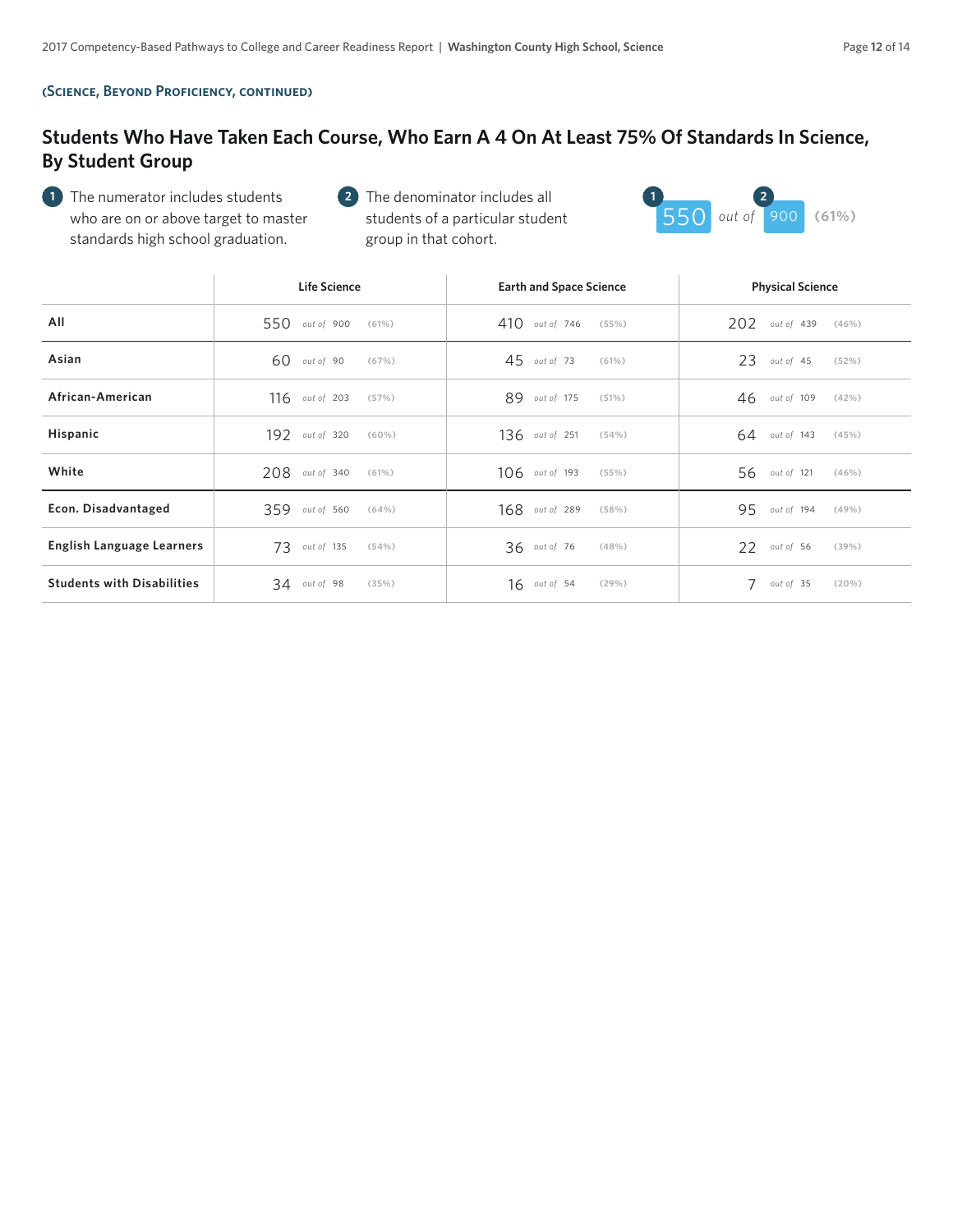# **Pathways to Success**

### **State Assessment Results: Percentage of Students in each Performance Level**

Please note that the state assessment has five performance levels, with Level 4 and Level 5 indicating a student is likely to be fully prepared for college and career after high school. By contrast, the Constitution State's CCR standards are on a scale of 1-4, with 3 and 4 indicating proficiency.

|                              |         | Likely to Need<br>Remediation in college and<br>career after high school |                |                        | Likely to be Fully Prepared<br>for college and career<br>after high school |  |  |
|------------------------------|---------|--------------------------------------------------------------------------|----------------|------------------------|----------------------------------------------------------------------------|--|--|
| <b>SUBJECTS</b>              | Level 1 | $\blacksquare$ Level 2                                                   | $\Box$ Level 3 | $\blacksquare$ Level 4 | $\Box$ Level 5                                                             |  |  |
| <b>English Language Arts</b> | 2%      | 15%                                                                      | 38%            | 39%                    | 6%                                                                         |  |  |
| <b>Mathematics</b>           | 2%      | 15%                                                                      | 38%            | 39%                    | 6%                                                                         |  |  |
| Science                      | 2%      | 15%                                                                      | 38%            | 39%                    | 6%                                                                         |  |  |

**CONLINE RESOURCES** 

Please visit *http://www.achieve.org/ sample-student-assessment-reports* to see information on student groups by race/ethnicity, low-income, English Language Learners, and special education status.

# **Student Participation in Arts and STEM (Science, Technology, Engineering, and Mathematics)**

High school graduates need more than grades and test scores - experiences that help them broaden and apply their knowledge, expand their leadership skills, and practice their talents can help prepare them for success in college and career.

| <b>ARTS PARTICIPATION</b>                                                                   | <b>Number of Students</b><br>$(1,193$ total) | Percentage of<br><b>Students</b> |     |
|---------------------------------------------------------------------------------------------|----------------------------------------------|----------------------------------|-----|
| Students participating in school art, drama, or band                                        | 239                                          |                                  | 20% |
| Students participating in out-of-school arts activities                                     | 179                                          |                                  | 15% |
| <b>STEM</b>                                                                                 | <b>Number of Graduates</b><br>(250 total)    | Percentage of<br>Graduates       |     |
| Graduates who complete advanced coursework in STEM subjects                                 | 88                                           |                                  | 35% |
| Graduates who complete a STEM portfolio/capstone project                                    | 40                                           |                                  | 16% |
| Graduates who earn postsecondary credit in STEM subjects                                    | 40                                           |                                  | 16% |
| <b>CAREER TECHNICAL EDUCATION (CTE)</b>                                                     | <b>Number of Graduates</b><br>(250 total)    | Percentage of<br>Graduates       |     |
| Graduates who complete a CTE pathway and meet standards<br>on a technical skills assessment | 90                                           |                                  | 36% |
| Graduates who complete a portfolio/capstone project aligned<br>to a CTE pathway             | 85                                           |                                  | 34% |
| Graduates who earn postsecondary credit through internships<br>or work-based learning       | 20                                           |                                  | 8%  |